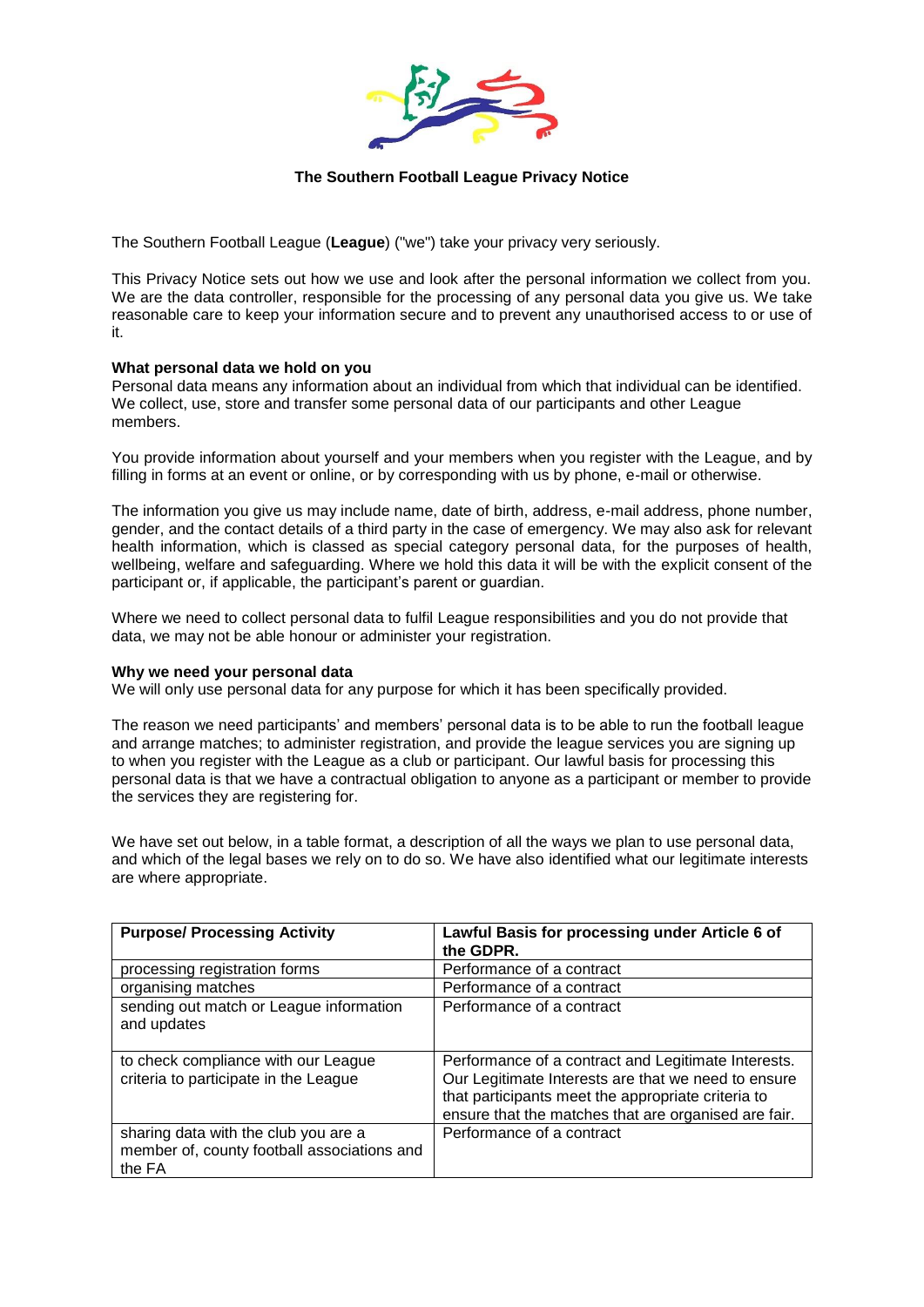| sharing data with Board members to provide<br>information about league activities,<br>registration renewals or invitation to social<br>events | The League has a legitimate interest to maintain<br>participant correspondence for league community<br>purposes.                                                                                                                       |
|-----------------------------------------------------------------------------------------------------------------------------------------------|----------------------------------------------------------------------------------------------------------------------------------------------------------------------------------------------------------------------------------------|
| sharing data with third party service or<br>facility providers                                                                                | The League has a legitimate interest to run the<br>organisation efficiently and as it sees fit. Provision of<br>some third party services is for the benefit of the<br>League and participants.                                        |
| sharing anonymised data with a funding<br>partner as condition of grant funding e.g.<br><b>Local Authority</b>                                | The League has a legitimate interest to run the<br>organisation efficiently and as it sees fit. Application<br>for funding is a purpose that benefits the League<br>and participants.                                                  |
| publishing match and league results                                                                                                           | Consent. We will only publish personal data in a<br>public domain, including images and names, unless<br>we do not have your consent for us to do so.                                                                                  |
| publishing match reports                                                                                                                      | Consent. We will only publish personal data in a<br>public domain, including images and names, unless<br>we do not have your consent for us to do so.                                                                                  |
| publishing videos/photographs                                                                                                                 | By either participating in a competition fixture or<br>entering a ground as a spectator you hereby give<br>your permission to be recorded and your image to<br>be used.                                                                |
| sending out marketing information such as<br>newsletters and information about<br>promotions and offers from sponsors                         | Consent. We will only send direct marketing if you<br>are an existing member, participant or other<br>associated individual and you have not previously<br>objected to this marketing, or, you have actively<br>provided your consent. |
| to ensure we understand possible health<br>risks                                                                                              | Consent. We will only process details on anyone's<br>medical history with their consent.                                                                                                                                               |

## **Who we share your personal data with**

When you register with the League, your information, if you are a coach or volunteer will be or if you are another participant may be entered onto the Whole Game System database, which is administered by the FA. We also pass your information to the County FA/ FA for affiliation purposes.

We may share personal data with selected third parties, suppliers and sub-contractors such as, coaches or match organisers. Third-party service providers will only process your personal data for specified purposes and in accordance with our instructions.

We may disclose personal information to third parties to comply with a legal obligation; or to protect the rights, property, or safety of our participants, members or affiliates, or others.

The League's data processing may require personal data to be transferred outside of the UK. Where the League does transfer personal data overseas it is with the sufficient appropriate safeguards in place to ensure the security of that personal data.

### **Protection of your personal data**

We have put in place appropriate security measures to prevent personal data from being accidentally lost, used or accessed in an unauthorised way, altered or disclosed.

### **How long we hold your personal data**

We keep personal data on our participants while they continue to be a participant or are otherwise actively involved with the League. We will delete this data 36 months after a participant has left or otherwise ended their registration or affiliation, or sooner if specifically requested and we are able to do so. We may need to retain some personal data for longer for legal or regulatory purposes. The personal data that is stored on Whole Game System is subject to the FA's privacy policy so we advise you review that policy together with this notice. If anyone would like their personal data to be deleted from Whole Game System then please contact the County FA.

### **Your rights regarding your personal data**

As a data subject participants may have the right at any time to request access to, rectification or erasure of their personal data; to restrict or object to certain kinds of processing of their personal data, including direct marketing; to the portability of their personal data and to complain to the UK's data